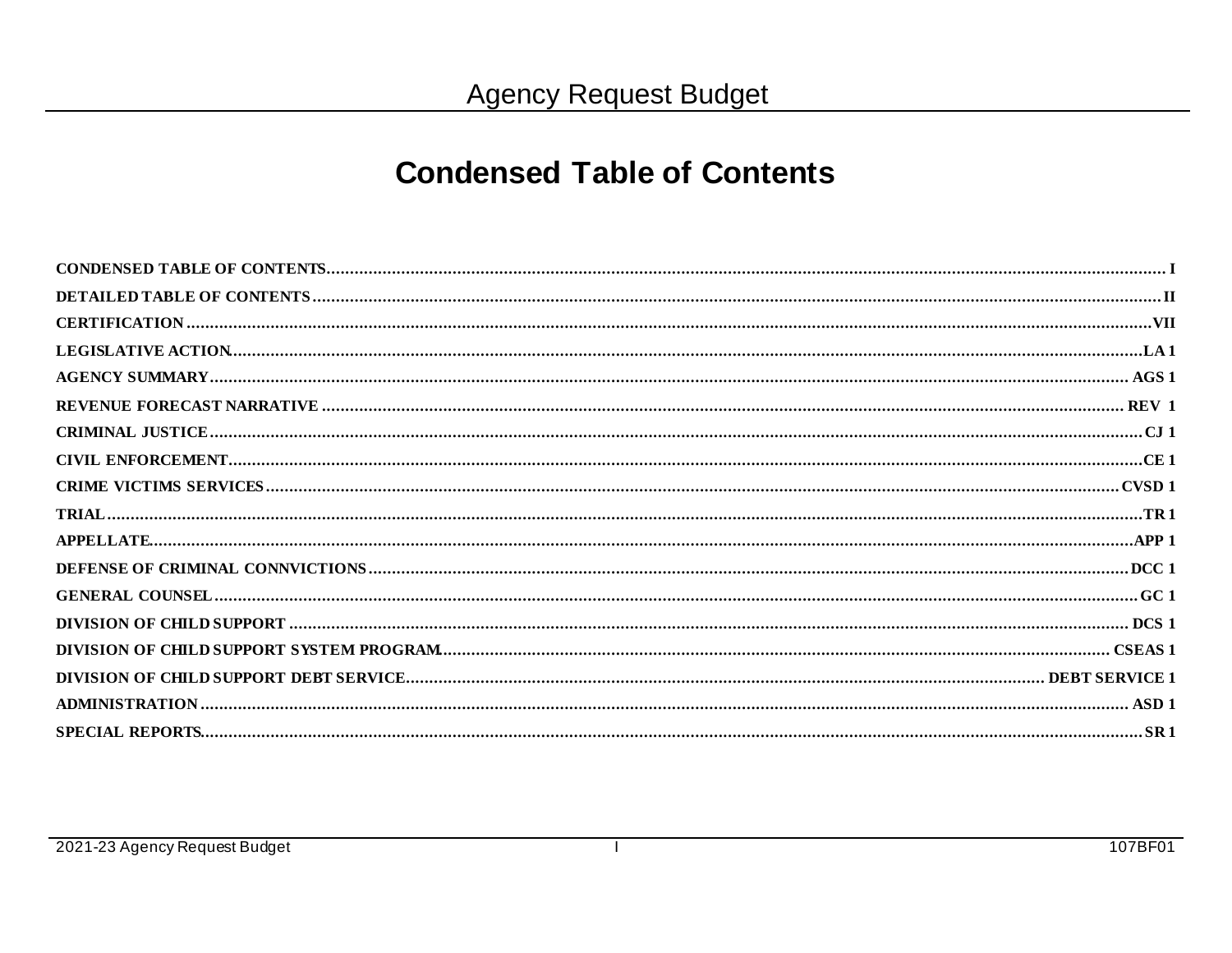# **Detailed Table of Contents**

| <b>REVENUE</b> | Кŀ               |
|----------------|------------------|
|                |                  |
|                |                  |
|                | REV <sub>5</sub> |
|                | 1000000001       |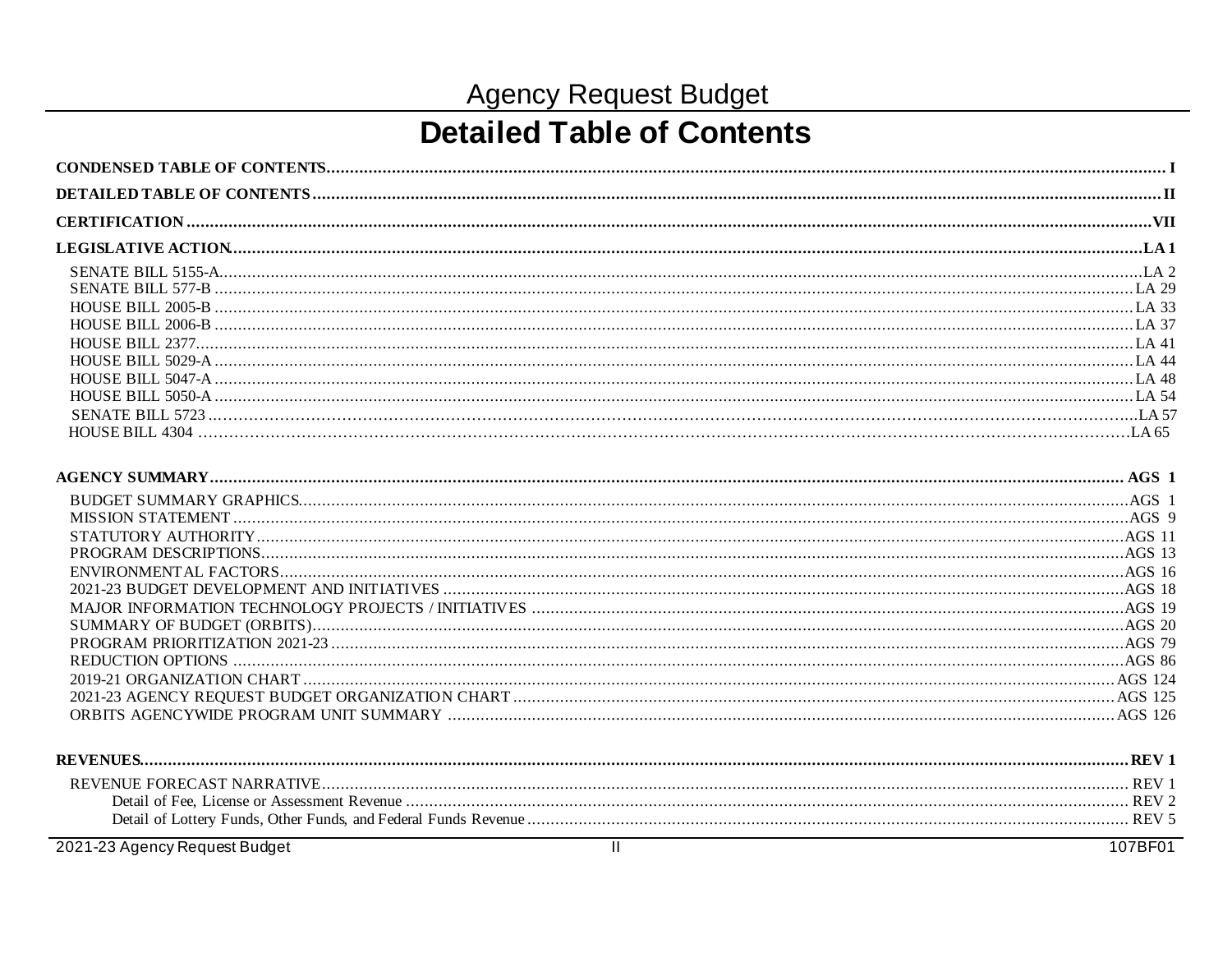| Detail of Lottery<br>ORBITS<br>and Federal<br>Other Funds.<br>$P$ evenue<br>Funds.<br>Funds. |
|----------------------------------------------------------------------------------------------|
|----------------------------------------------------------------------------------------------|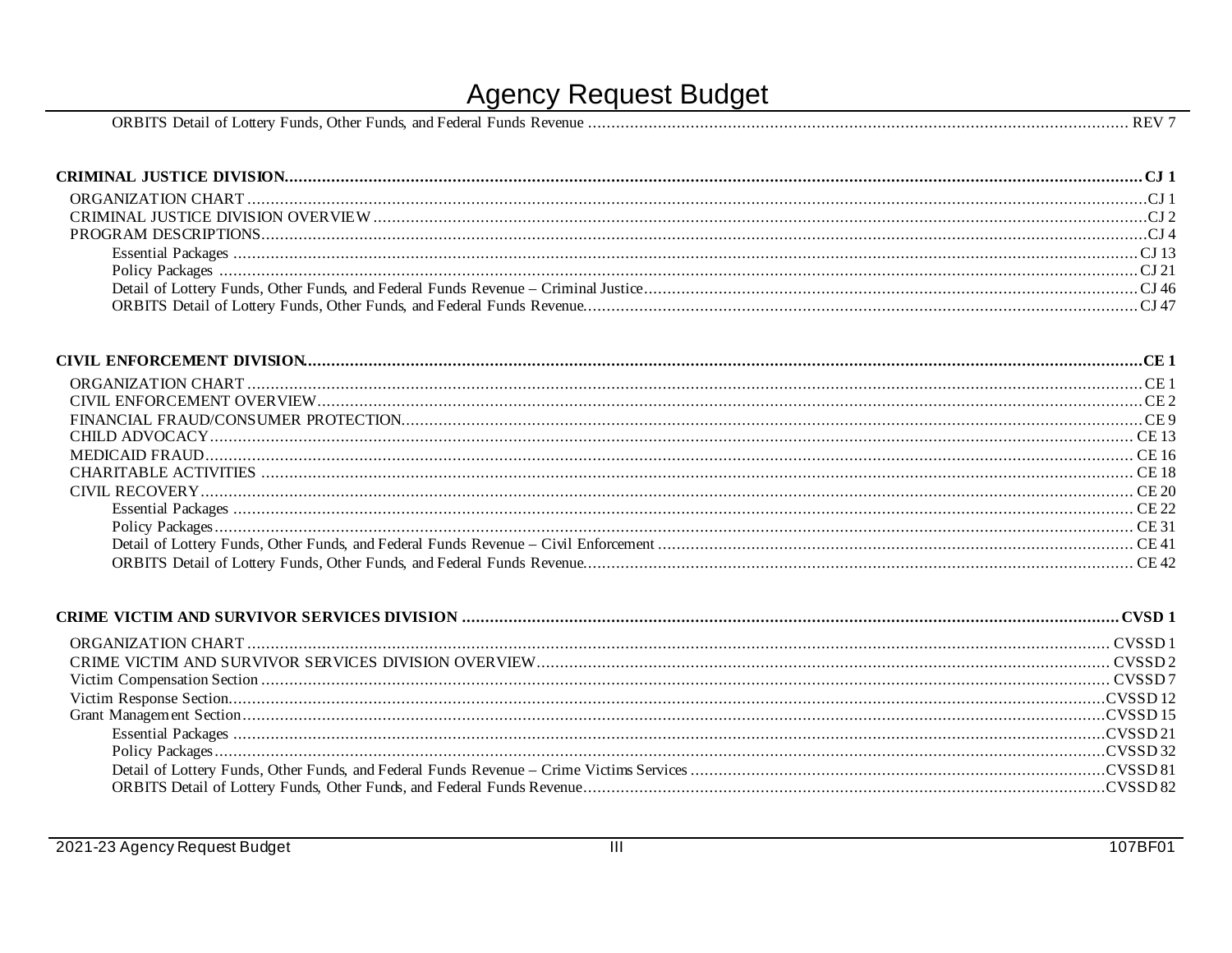| 2021-23 Agency Request Budget | $\overline{N}$<br>107BF01 |
|-------------------------------|---------------------------|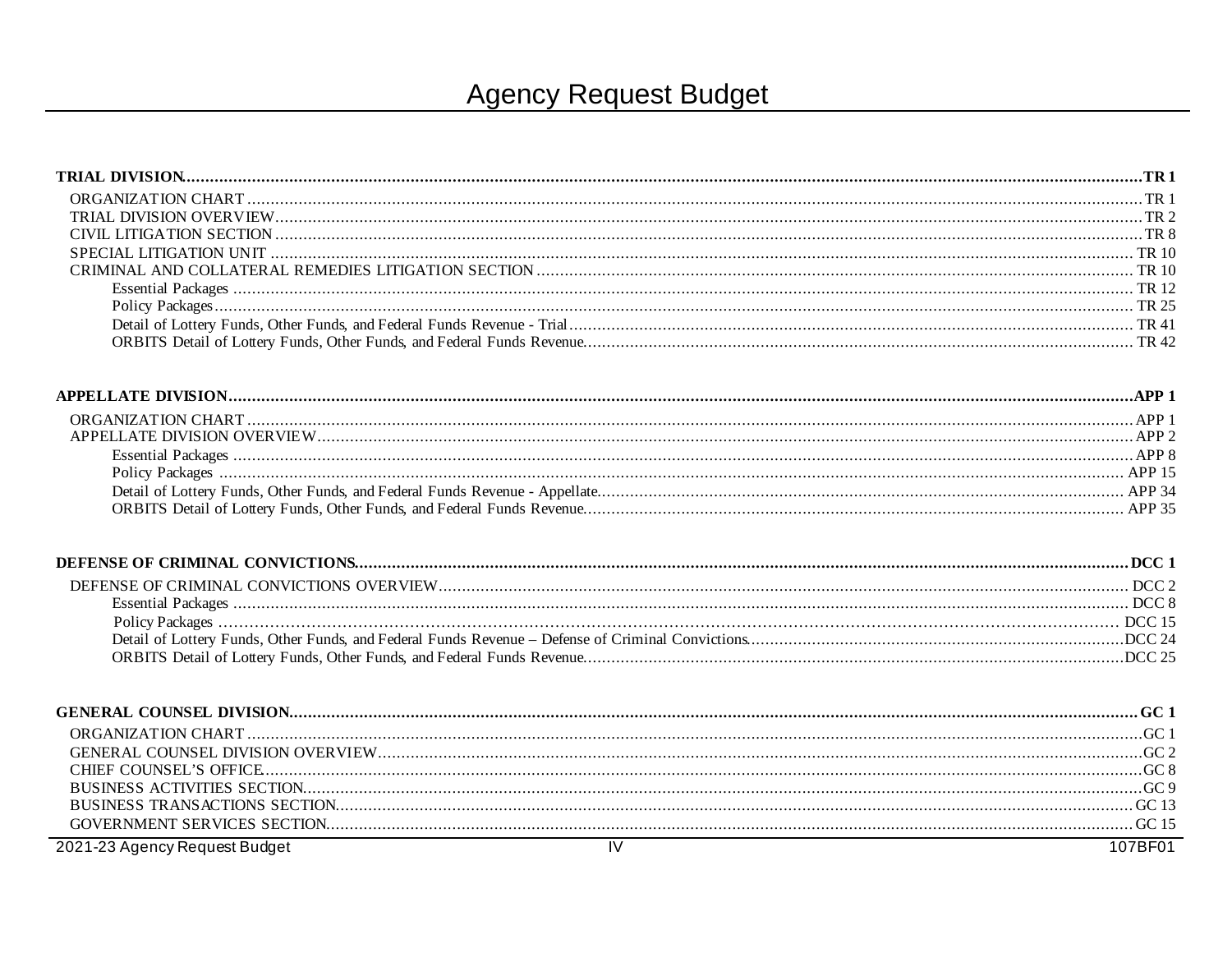| DEBT SERVICE 1 |
|----------------|
|                |
| DEBT SERVICE 6 |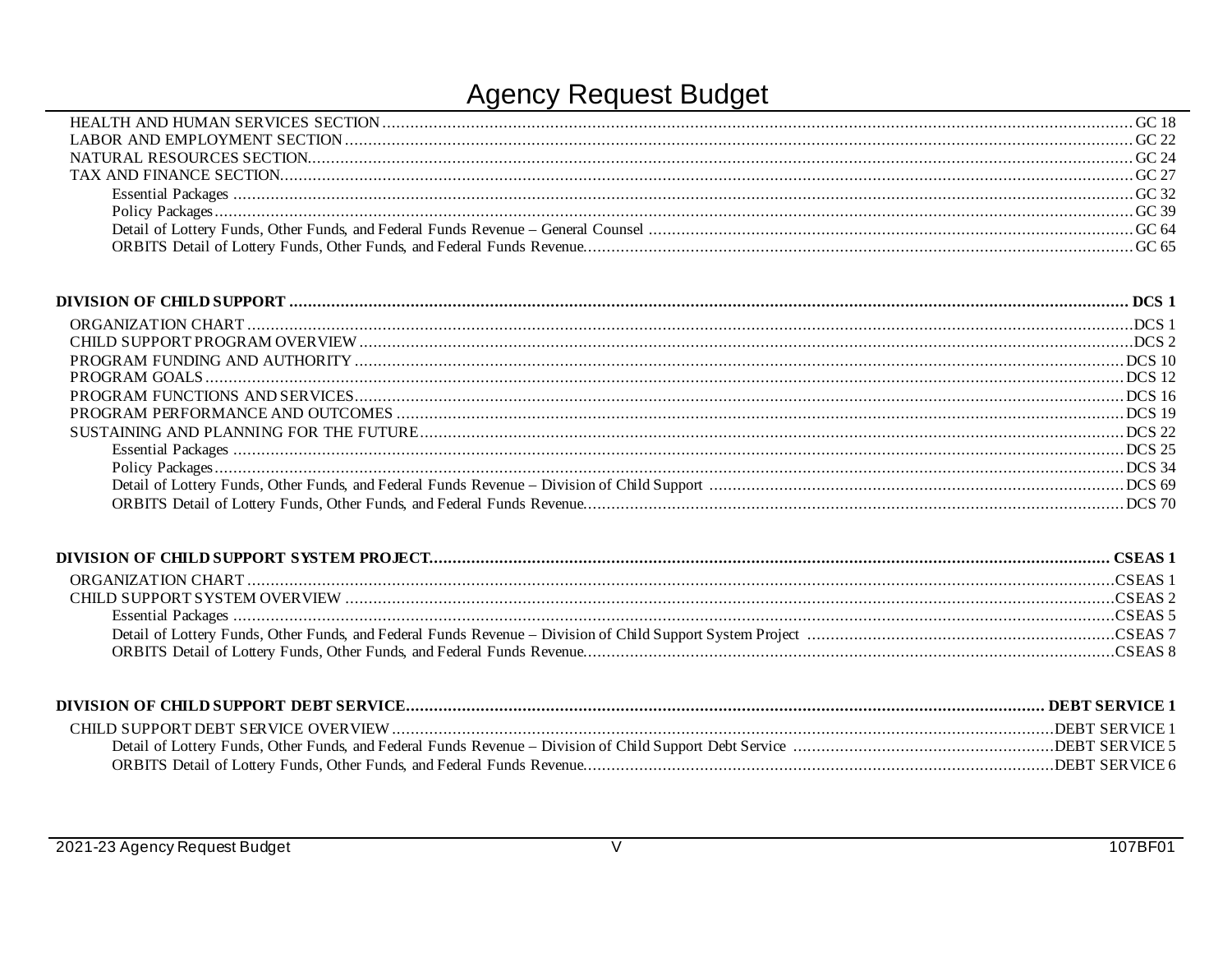| ASD <sub>3</sub> |
|------------------|
|                  |
| ASD6             |
| ASD6             |
|                  |
|                  |
| ASD 8            |
|                  |
|                  |
|                  |
|                  |
|                  |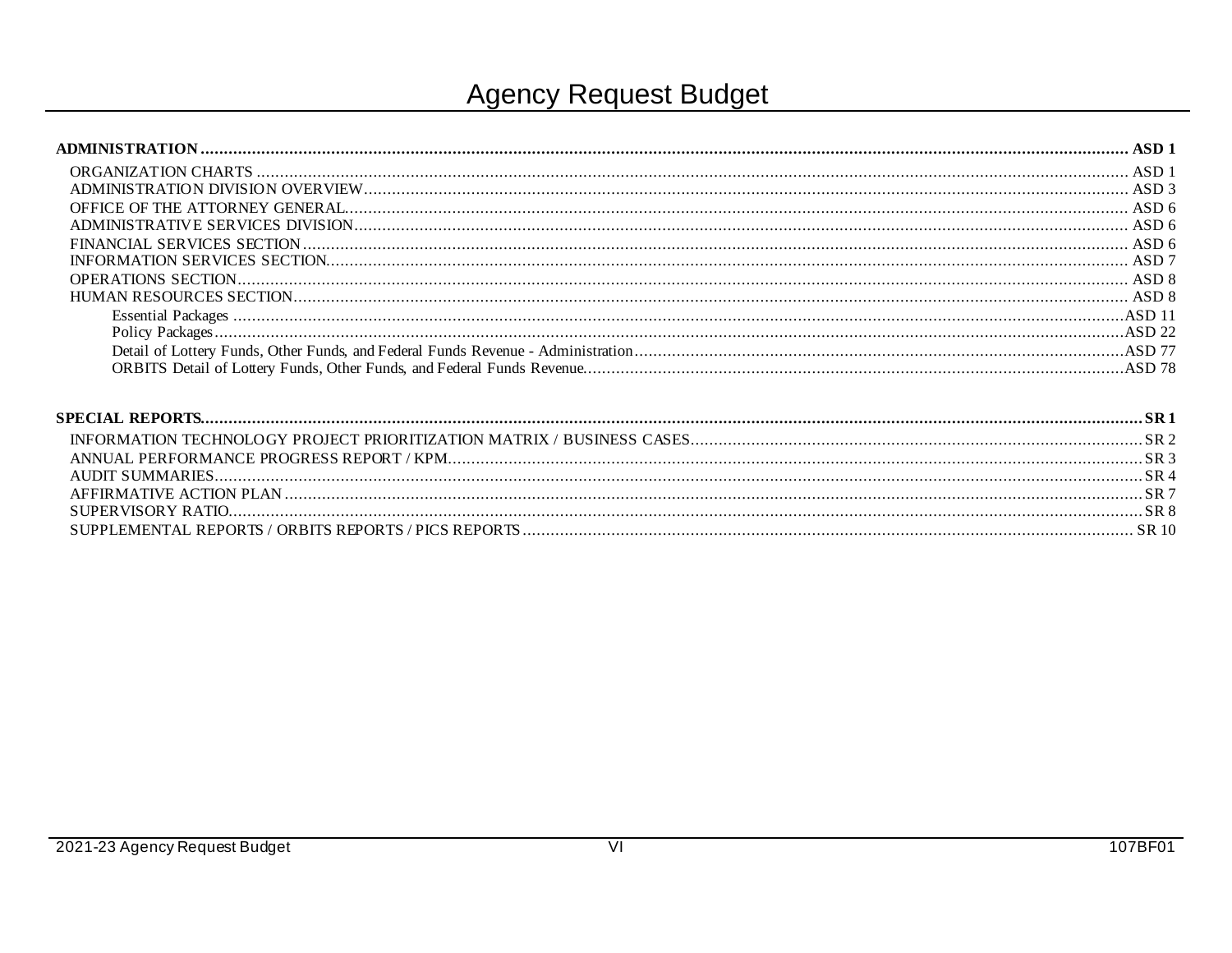## **CERTIFICATION**

I hereby certify that the accompanying summary and detailed statements are true and correct to the best of my knowledge and belief, and that the arithmetic accuracy of all numerical information has been verified.

> **Department of Justice** Agency Name

Justice Building, Salem, Oregon **Agency Address** 

> **Attorney General** Title

Requests of those agencies headed by a board or commission must be approved by those bodies of official action and Notice: signed by the board or commission chairperson. The requests of other agencies must be approved and signed by the agency director or administrator.